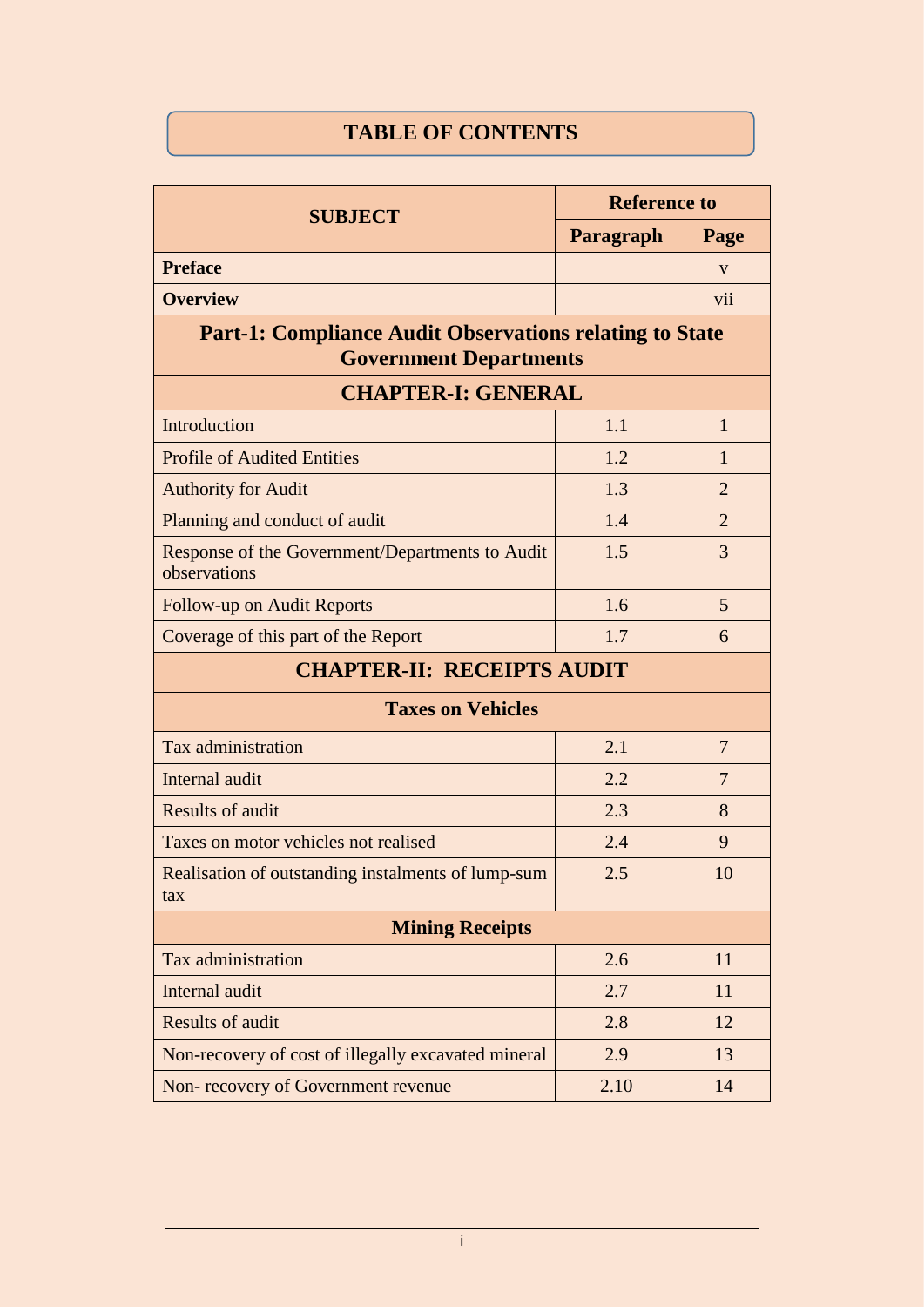| <b>SUBJECT</b>                                                                                                                                                         | <b>Reference to</b> |      |  |  |
|------------------------------------------------------------------------------------------------------------------------------------------------------------------------|---------------------|------|--|--|
|                                                                                                                                                                        | Paragraph           | Page |  |  |
| <b>CHAPTER-III: EXPENDITURE AUDIT</b>                                                                                                                                  |                     |      |  |  |
| <b>Forest Department</b>                                                                                                                                               |                     |      |  |  |
| Avoidable expenditure on maintenance of plants                                                                                                                         | 3.1                 | 17   |  |  |
| <b>Public Works Department</b>                                                                                                                                         |                     |      |  |  |
| Irregular expenditure under Central Road Fund                                                                                                                          | 3.2                 | 19   |  |  |
| <b>Industries Department</b>                                                                                                                                           |                     |      |  |  |
| Blocking of funds due to laxity of decision                                                                                                                            | 3.3                 | 22   |  |  |
| <b>Part-2: Compliance Audit Observations</b><br>of State PSUs                                                                                                          |                     |      |  |  |
| <b>Introduction of State Public Sector Undertakings</b>                                                                                                                | $\mathbf{1}$        | 25   |  |  |
| <b>Rajasthan State Road Development &amp; Construction</b><br><b>Corporation Limited</b>                                                                               |                     |      |  |  |
| Construction<br>activity of Rajasthan State<br>Road<br><b>Development and Construction Corporation Limited</b>                                                         | 2.1                 | 27   |  |  |
| <b>Rajasthan State Industrial Development and Investment Corporation</b><br><b>Limited</b>                                                                             |                     |      |  |  |
| Avoidable payment of interest of $\bar{\xi}$ 6.24 crore                                                                                                                | 2.2                 | 59   |  |  |
| Rajasthan Rajya Vidyut Utpadan Nigam Limited                                                                                                                           |                     |      |  |  |
| Lack of adequate checks and balances led to short<br>receipt of idle freight worth $\bar{\xi}$ 1.90 crore                                                              | 2.3                 | 62   |  |  |
| Jaipur Vidyut Vitran Nigam Limited, Ajmer Vidyut Vitran Nigam<br><b>Limited and Jodhpur Vidyut Vitran Nigam Limited</b>                                                |                     |      |  |  |
| pre-requirements<br>obtaining<br>Mandatory<br>of<br>administrative approval and government guarantee<br>were bypassed for availing loans worth $\bar{\xi}$ 4,121 crore | 2.4                 | 64   |  |  |
| <b>Jodhpur Vidyut Vitran Nigam Limited</b>                                                                                                                             |                     |      |  |  |
| Non-mapping of business rules led to short levy of<br>penalty/charges                                                                                                  | 2.5                 | 69   |  |  |
| <b>Jaipur Vidyut Vitran Nigam Limited</b>                                                                                                                              |                     |      |  |  |
| <b>Distribution Franchisee Arrangements</b>                                                                                                                            | 2.6                 | 72   |  |  |